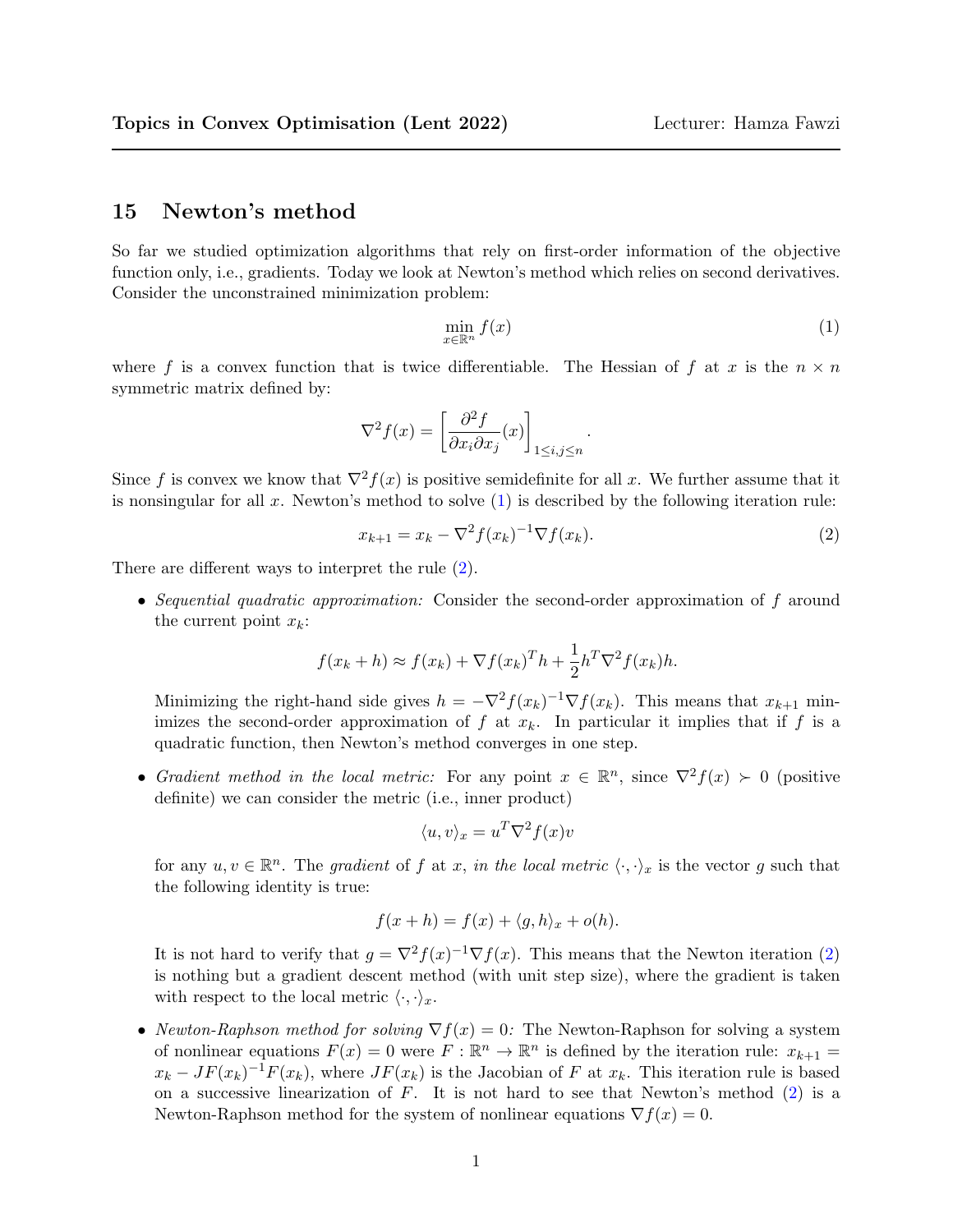Remarks:

• Invariance under linear transformation: Let  $A \in \mathbb{R}^{n \times n}$  be an invertible matrix and consider the change of coordinates  $y = Ax$ . Let  $\tilde{f}(y) = f(A^{-1}y)$  and consider Newton's method applied to  $\tilde{f}$ . Let  $(x_k)_{k>0}$  be the iterates of Newton's method applied to f, and let  $(y_k)_{k\geq 0}$ be the iterates of Newton's method applied to f starting from  $y_0 = Ax_0$ . Using the fact that  $\nabla \tilde{f}(y) = A^{-T} \nabla f(A^{-1}y)$  and  $\nabla^2 \tilde{f}(y) = A^{-T} \nabla f(A^{-1}y) A^{-1}$ , it is not hard to check that we have, for all  $k \ge 1$ ,  $y_k = Ax_k$ . In other words, the behavior of Newton's method does not depend on the choice of coordinates made.

This independence property is not true for other algorithms we saw before, e.g., the gradient method. Recall that if we apply the gradient method to  $f(x) = (x_1^2 + x_2^2)/2$  with exact line search we converge to  $x^* = (0,0)$  in one iteration from any starting point; whereas if we apply it to  $\tilde{f}(y) = (y_1^2 + \gamma y_2^2)/2$  with  $\gamma \neq 1$  this is not the case.

• Iteration complexity of Newton's method: Each iteration of Newton's method requires inverting the Hessian  $\nabla^2 f(x)$  (or solving  $\nabla^2 f(x)h = \nabla f(x)$ ). Solving a generic linear system of size  $n \times n$  requires  $\approx n^3$  floating point operations. This can be prohibitive for very large n. Note that the iteration complexity of the gradient method is simply  $O(n)$ .

One characteristic of Newton's method is that it is very fast if you start close enough to the optimal solution. This is the object of the next theorem. Note that  $\|\nabla f(x)\|_2$  is used as a measure proximity to the optimal solution.

Theorem 15.1 (Quadratic convergence of Newton's method). Let f be a m-strongly convex function that is  $C^2$  such that  $\|\nabla^2 f(x) - \nabla^2 f(y)\|_2 \leq M \|x - y\|_2$ .<sup>[1](#page-1-0)</sup> Given  $x \in \mathbb{R}^n$  let  $x^+ =$  $x - (\nabla^2 f(x))^{-1} \nabla f(x)$ . Then

$$
\frac{M}{2m^2} \|\nabla f(x^+) \|_2 \le \left( \frac{M}{2m^2} \|\nabla f(x) \|_2 \right)^2.
$$

*Proof.* Let  $h = -\nabla^2 f(x)^{-1} \nabla f(x)$  be the Newton step. Then we can write

$$
\nabla f(x^+) = \nabla f(x) + \int_0^1 \nabla^2 f(x+th)h dt
$$

$$
= \int_0^1 (\nabla^2 f(x+th) - \nabla^2 f(x))h dt
$$

where we used the fact that  $\nabla f(x) = -\nabla^2 f(x)h$ . Thus

$$
\begin{aligned} \|\nabla f(x^+) \|_2 &\leq \int_0^1 \| (\nabla^2 f(x + th) - \nabla^2 f(x)) h \|_2 dt \\ &\leq \int_0^1 Mt \|h\|_2^2 dt = \frac{M}{2} \|h\|_2^2 = \frac{M}{2} \|\nabla^2 f(x)^{-1} \nabla f(x) \|_2^2 \leq \frac{M}{2m^2} \|\nabla f(x) \|_2^2 \end{aligned}
$$

 $\Box$ 

where in the last inequality we used  $\nabla^2 f(x) \succeq mI$ .

Let  $r_k = \frac{M}{2m^2} \|\nabla f(x_k)\|_2$ . The theorem above tells us that  $r_{k+1} \leq r_k^2$ . This implies that  $r_k \leq r_0^{2^k}$  $\frac{2^n}{0}$ . If  $r_0 < 1$  then  $r_k \to 0$  at a very fast rate. For example if  $r_0 = 1/10$ , we get:

$$
r_0 = 0.1, r_1 = 0.01, r_2 = 0.0001, r_3 = 0.00000001, ...
$$

This is called quadratic convergence.

<span id="page-1-0"></span><sup>&</sup>lt;sup>1</sup>For a matrix H we let  $||H||_2 = \sup_{||x||_2=1} ||Hx||_2$  be the operator norm of H